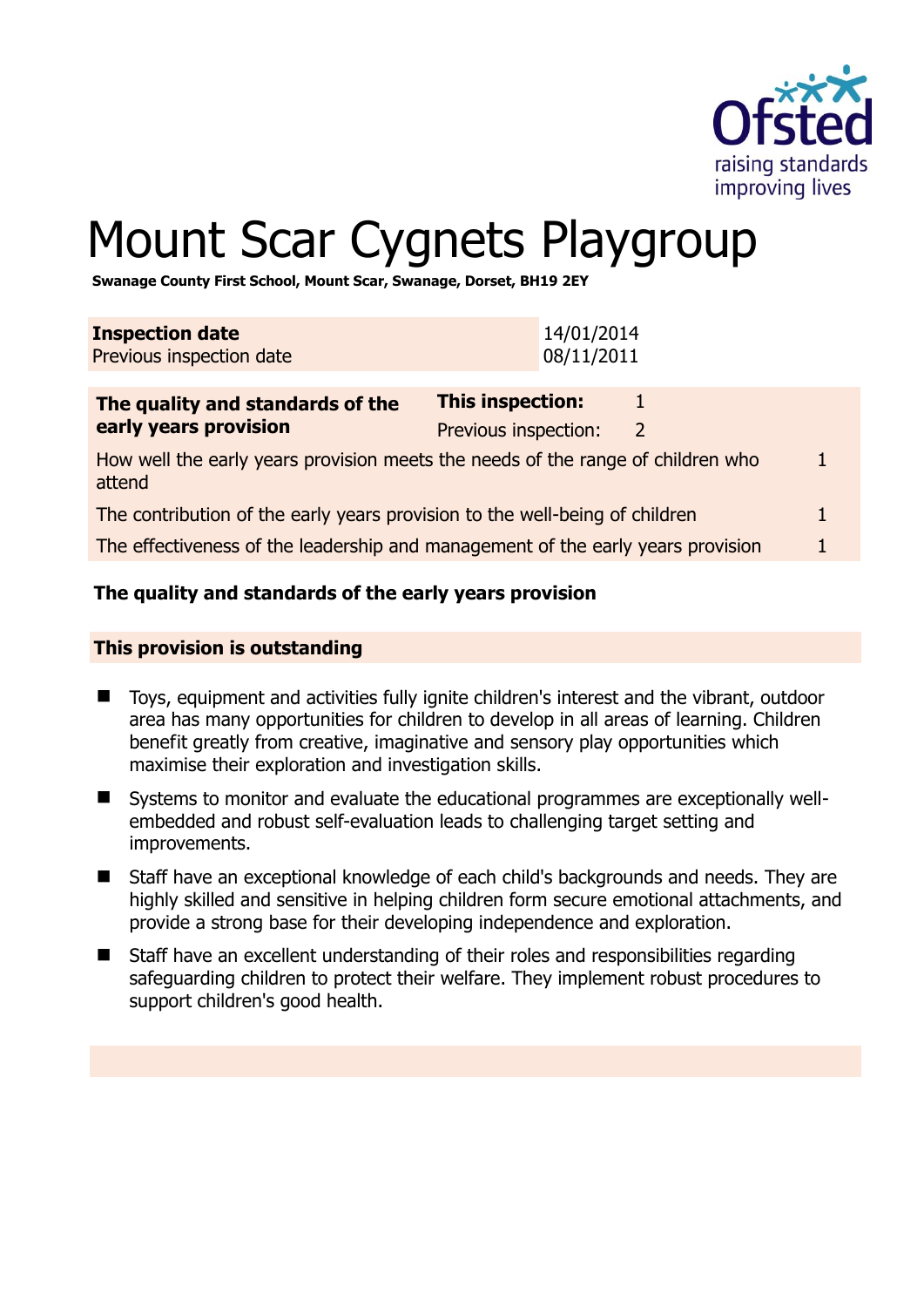# **Information about this inspection**

Inspections of registered early years provision are:

- $\blacksquare$  scheduled at least once in every inspection cycle the current cycle ends on 31 July 2016
- scheduled more frequently where Ofsted identifies a need to do so, for example where provision was previously judged inadequate
- **•** brought forward in the inspection cycle where Ofsted has received information that suggests the provision may not be meeting the legal requirements of the Early Years Foundation Stage or where assessment of the provision identifies a need for early inspection
- **•** prioritised where we have received information that the provision is not meeting the requirements of the Early Years Foundation Stage and which suggests children may not be safe
- scheduled at the completion of an investigation into failure to comply with the requirements of the Early Years Foundation Stage.

The provision is also registered on the voluntary and compulsory parts of the Childcare Register. This report includes a judgment about compliance with the requirements of that register.

# **Inspection activities**

 $\blacksquare$ The inspector conducted a tour of the premises and viewed the equipment and resources available for children.

 $\blacksquare$ The inspector held discussions with the manager, children and staff. The inspector also held discussions with the manager and committee member regarding notifications to Ofsted.

- $\blacksquare$ The inspector looked at children's observation, assessment records and planning documentation.
- The inspector checked evidence of suitability and qualifications of the staff and the safeguarding policy and procedure.
- The inspector took account of the views of parents and carers.

# **Inspector**

Marie Bain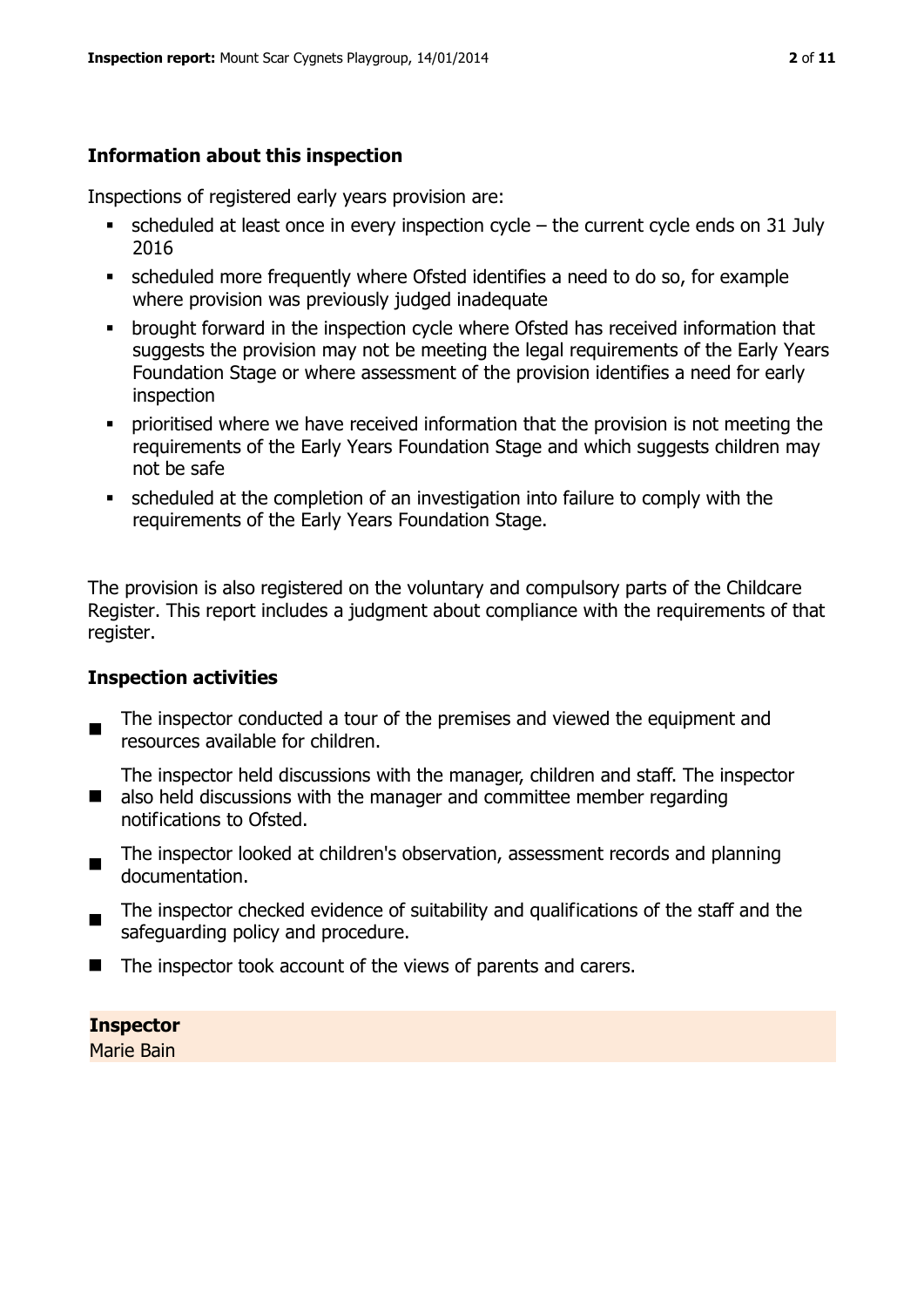# **Full report**

### **Information about the setting**

Mount Scar Cygnets Playgroup opened at its current premises in 1980. It operates from a portacabin in the grounds of Swanage County First School, near the centre of Swanage, Dorset. Children have use of two play rooms and the school outdoor play area. The playgroup is run by a committee which primarily comprises of parents. The playgroup is open each weekday from 8.45am to 3.15pm during term time only.

The play group is registered on both the Early Years Register and the compulsory and voluntary parts of the Childcare Register. The play group receives funding for the provision of free early education to children aged two, three and four years. There are currently 43 children on roll in the early years age range. The play group supports children with special educational needs and/or disabilities and children who speak English as an additional language.

The play group employs 10 members of staff who work directly with the children. Of these, nine hold relevant early years qualifications, including one member of staff who has a qualification at degree level. The playgroup receives support from the local authority.

# **What the setting needs to do to improve further**

#### **To further improve the quality of the early years provision the provider should:**

■ extend the range of materials and objects of various textures and weights to enhance role play activities for example, fruit, pasta, and vegetables, to inspire exploration and encourage sensory experiences.

#### **Inspection judgements**

#### **How well the early years provision meets the needs of the range of children who attend**

Children flourish in this stimulating, safe and nurturing environment. Exciting and interesting experiences are provided daily across all the areas of learning, which enrich children's overall development. Children are confident, happy and well settled. Staff are very enthusiastic in their approach and channel their energies into interacting with the children while they play. They clearly recognise the value of children learning through fun, play and first hand experiences and provide an excellent balance of adult-led and childinitiated activities. Consequently, the quality of teaching is excellent. Children make choices throughout the sessions, as they independently select the resources and activities they prefer. Staff teach children the value of experimentation through a range of mediums and asked open-ended questions to provoke intuitive thinking. For example, they ask children what will happen when they mix different colour paints and add water to sand and colours to paint. The children show high levels of interest as they explore skills for the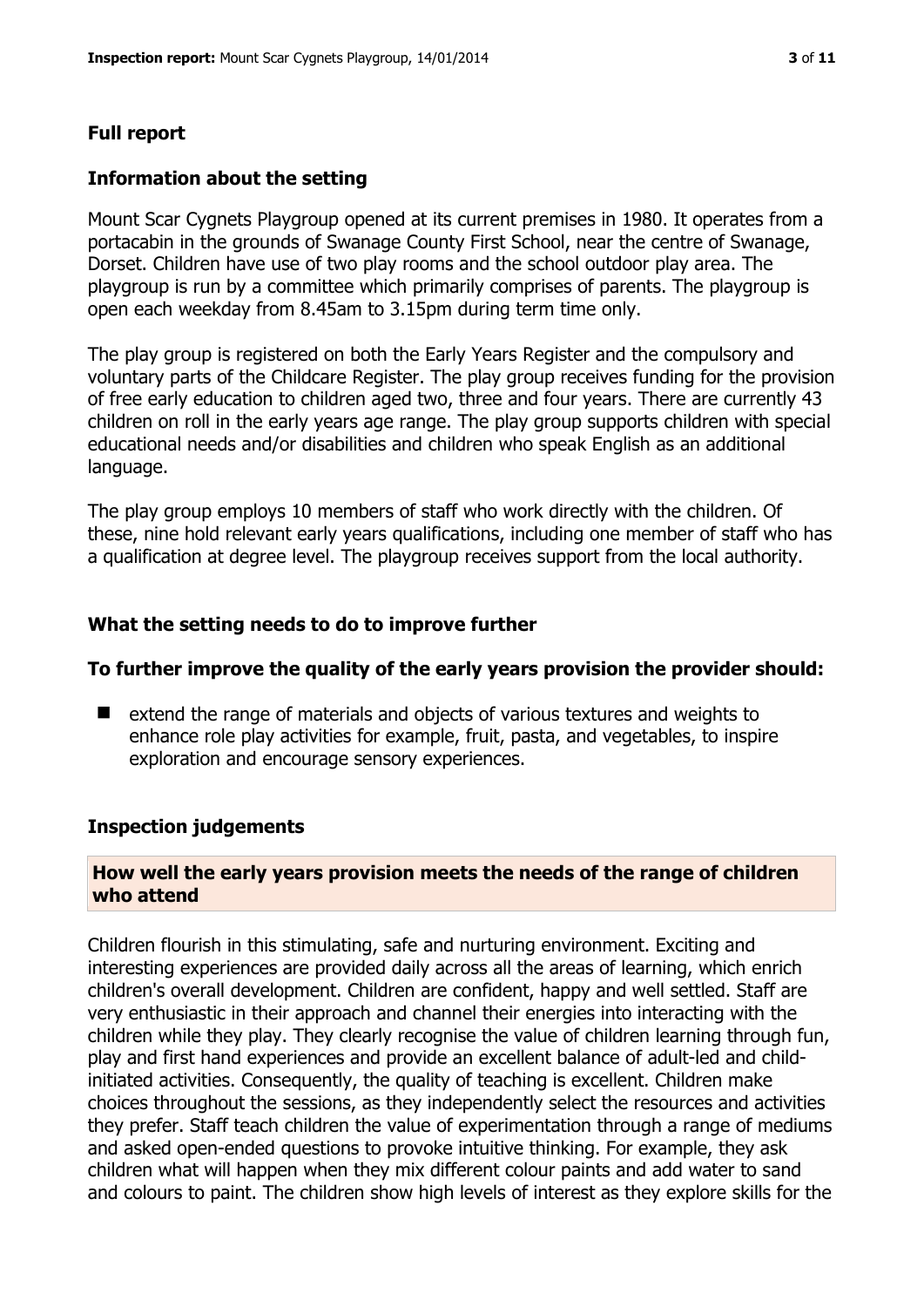future. They enjoy using an extensive range of programmes on the computers which support their problem solving skills. The programmes extend children's learning about numbers, calculation, colour and shape. Staff teach children to tell the time, and some are proficient at knowing the time 'on the hour'.

Broad themes offer a focus, widen children's experiences and stimulate their learning but are very flexible to follow children's interests and ideas. At the moment the theme is nursery rhymes and fairy tales. Children take part in a range of interlinked activities which promote specific areas of learning. For example, children have been thoroughly enjoying activities linked to Goldilocks and the three bears. Staff read the story to the children using props to teach the sequence of the story through repetition and order. This helps children learn that the story has a beginning, middle and end. Staff promote children's understanding of mathematical concepts by looking at and talking about size comparison of the three bowls, spoons and chairs. Staff promote children's mathematical thinking by asking questions, such as how many bears are in the story, how many chairs are broken and whether they can find the same number of objects to match to the written number. Children experience taste and texture through practical application by making porridge and eating it for snack. They learn to discuss debate and understand action and consequence as staff encourage the children to think about what Goldilocks did in the story and whether it was the right or wrong way to behave and to think about what she should have done. The role play area is set up with a range of resources to emulate the story and to spark children's imagination and creativity. However, there are fewer opportunities to extend children's exploration and encouragement of sensory experiences in the role-play area. This is because there are fewer materials and natural objects of various textures and weights, such as fruit, vegetables or pasta and rice, in order to further promote children's imaginative play. There is a sharp focus on helping children to acquire communication and language skills and to support their physical, personal, social and emotional development. Staff skilfully use opportunities to enrich children's vocabulary. They extend their conversation in English and children are learning French and Spanish from external teachers who come to the setting.

Children develop, explore and test their physical control through an excellent range of indoor and outdoor activities; for example, yoga, balancing, kicking balls, and riding bikes. This supports children in all levels of self-control during activities and develops their confidence in social situations. This also helps them develop an excellent understanding of how to manage risks and challenges relative to their age. Children learn about the world around them through an extensive range of exciting outings. This includes explore the sights, sounds and textures on the beach where they look at, and talk about, the slimy, gooey, smelly seaweed, make sand angels and play parachute games. They also enjoy learning about different animals, from ducks to alpacas, at an adventure farm. On a walk around Swanage, staff teach the children about places of note, such as the fire station and church. Staff make excellent use of the environment as a learning resource and encourage children to look for numbers and letters on the sign posts and street names.

Staff have totally embraced, and demonstrate a thorough understanding of, the Statutory Framework Early Years Foundation Stage. They plan very effectively to ensure that children enjoy challenging experiences that take account of their next steps in learning and individual interests. This enables them to give the utmost priority to child-initiated,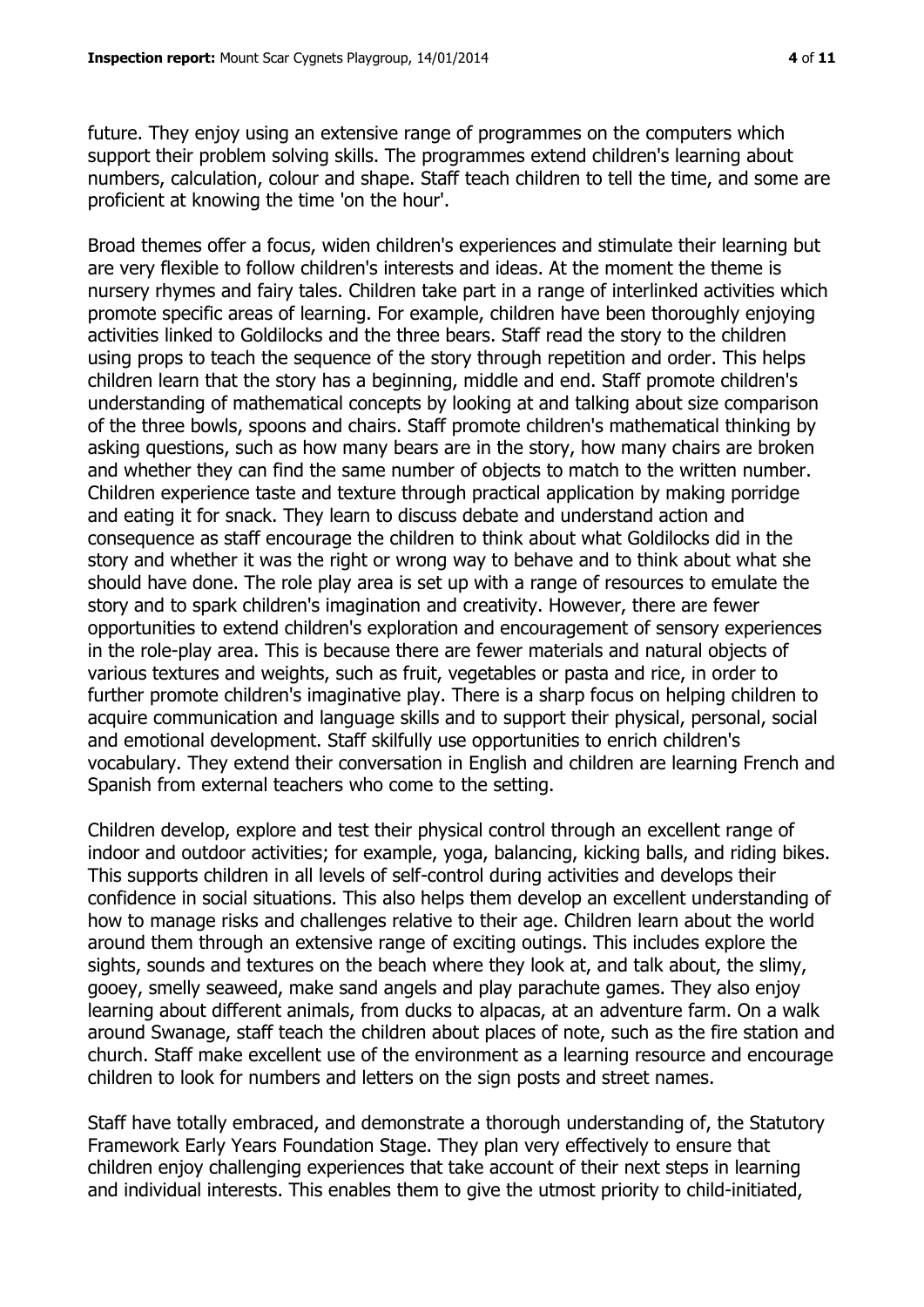spontaneous play. The reflective planning is meticulously evaluated by staff who ensure that children are offered a range of rich experiences in all areas of learning.

#### **The contribution of the early years provision to the well-being of children**

Children are extremely settled, supported by the calm and consistent interaction of the staff. All staff are highly skilled and sensitive in helping children form secure emotional attachments, and provide a strong base for their developing independence and exploration. Staff recognise and support the uniqueness of each child. The high levels of quality attention children are given, helps them gain an exceptionally strong sense of security. Consequently, children confidently make their needs known, secure in the knowledge that adults will listen and respond. For example, children ask for help to find resources, such as scissors and glue, to make their furry teddy bear masks.

All staff consistently give the highest priority to the safety of children and effectively support children's growing understanding of how to keep themselves safe. For example, regular practice of evacuations of the premises gives children an understanding of how to leave the premises in an emergency. Staff are deployed extremely well, use consistently applied strategies and provide clear guidance for children about what is acceptable behaviour. Relationships are strong at all levels and children are learning to respect and tolerate each other's differences. Children's behaviour shows that they feel safe and secure in the setting.

A particular strength of the setting is that staff give clear messages to children to ensure they are developing an excellent understanding of why it is important to have a healthy diet and gaining an understanding of the need for physical exercise. Children enjoy the excellent, healthy snacks of fruit, porridge and bread sticks provided and are skilled at using serving spoons to serve themselves from the dishes. This fully supports their independence and small physical skills. Opportunities for all children to have fresh air and exercise are available throughout the day as the playgroup operates a highly effective free-flow system from indoors to outside. The excellent outdoor areas are exceptionally well equipped with excellent climbing and balancing resources and natural materials, such as multi-sized wooden blocks and rubber tires. Children relish climbing in the wooden pirate boat and pretending to be pirates or captains 'sailing' to far off places. This gives the children opportunities to build, climb and make obstacle courses, as well as to experiment with their imaginary ideas. Children enjoy early morning exercise and music and movement sessions. The play group uses the school hall during periods of wet weather to undertake large physical activities. This further develops children's physical skills and spatial awareness. Children's understanding of personal health and hygiene is promoted extremely well through the daily routines and planned activities. Individual health and dietary needs are met well and supported in close cooperation with parents, to effectively promote children's welfare. Older and more able children are competent at managing their personal needs relative to their ages. They use the toilet and wash their hands independently. Staff display excellent hygiene procedures as they use appropriate disposable clothing and gloves when nappy changing.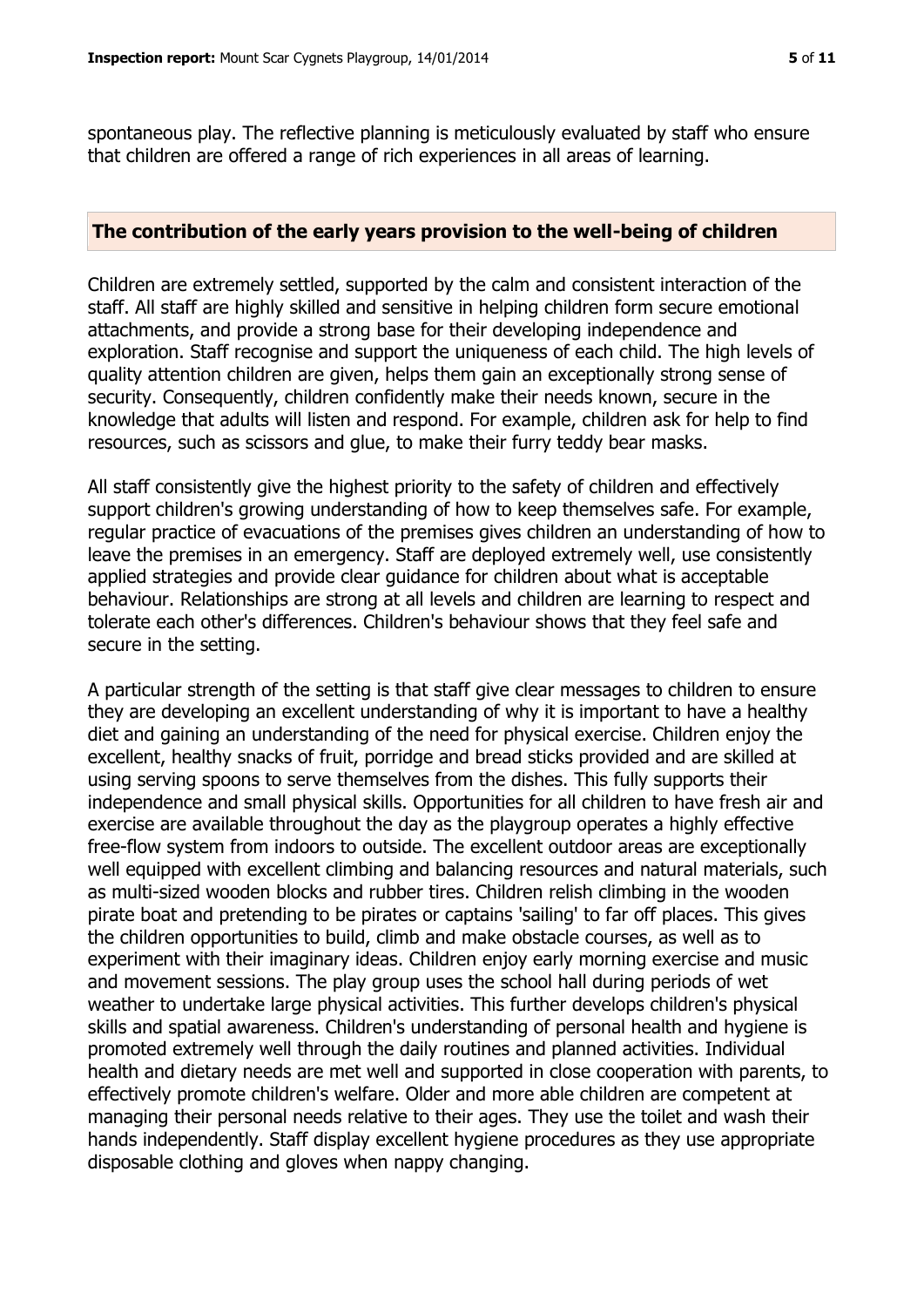Children display high levels of self-esteem and confidence. They confidently help themselves to the drinking water which is freely available in all rooms. They show good manners when sitting at the snack and lunch table, learning skills for the future. The setting provides a highly stimulating environment with child-accessible resources that promote learning and challenge children both indoors and outdoors. The playgroup is an Eco-school and has achieved bronze and silver awards. This teaches children the importance of recycling the everyday things at the setting, such as plastic milk cartons and scrap paper. The strong skills of all key persons and the key person buddy system ensure all children are well prepared for the next stages in their learning. Children learn to value diversity, the community and wider world because it is incorporated into all elements of practice. This is enhanced by exciting toys and resources accessible to children in their natural play and by images around the environment. Children learn about cultural differences throughout the year and acknowledge festivals during celebration times.

The children's overall experience within the play group has been given the highest consideration. Lots of soft furnishings such as cushions and natural textures are used. Homely spaces have been created to enable children to feel comfortable and secure. Exceptional photographs of children at play and their art work decorate the walls of the play group helping to create the homely environment. This provides parents and visitors with a fantastic insight into how children spend their time at the playgroup and the excellent range of outings offered. Resources and activities are presented imaginatively to meet the needs of all children and to stimulate their curiosity and interest in learning.

#### **The effectiveness of the leadership and management of the early years provision**

Children are extremely well safeguarded as staff have a robust understanding of safeguarding issues and are clear about their roles and responsibilities to protect children. All the required checks have been completed to confirm that adults in the play group are suitable to be in regular contact with the children. The play group has a thorough written safeguarding policy and all staff know what action to take if they have concerns about a child. Security is exceptionally well managed to ensure children cannot leave the premises unsupervised. Meticulous risk assessments are carried out to address any potential hazards and staff are extremely intuitive of children's safety and security at all times. All adults who work with the children are first aid trained and confident in acting in an efficient and timely manner when dealing with any accidents that may occur. Policies and procedures are implemented extremely well to promote children's welfare and safety. The play group failed to inform Ofsted of changes of committee members and the 'nominated individual'. However, they have now informed Ofsted of all changes and the provider is fully aware of their responsibility to do in the future. The provider is now fully aware of the changes that Ofsted needs to be informed about, and has implemented changes to ensure that this does not happen again.

Strong partnerships with parents and external agencies consistently contribute to meeting children's needs. Parents are extremely well informed about all aspects of their children's care and staff create exciting ways for them to share in their children's learning. Excellent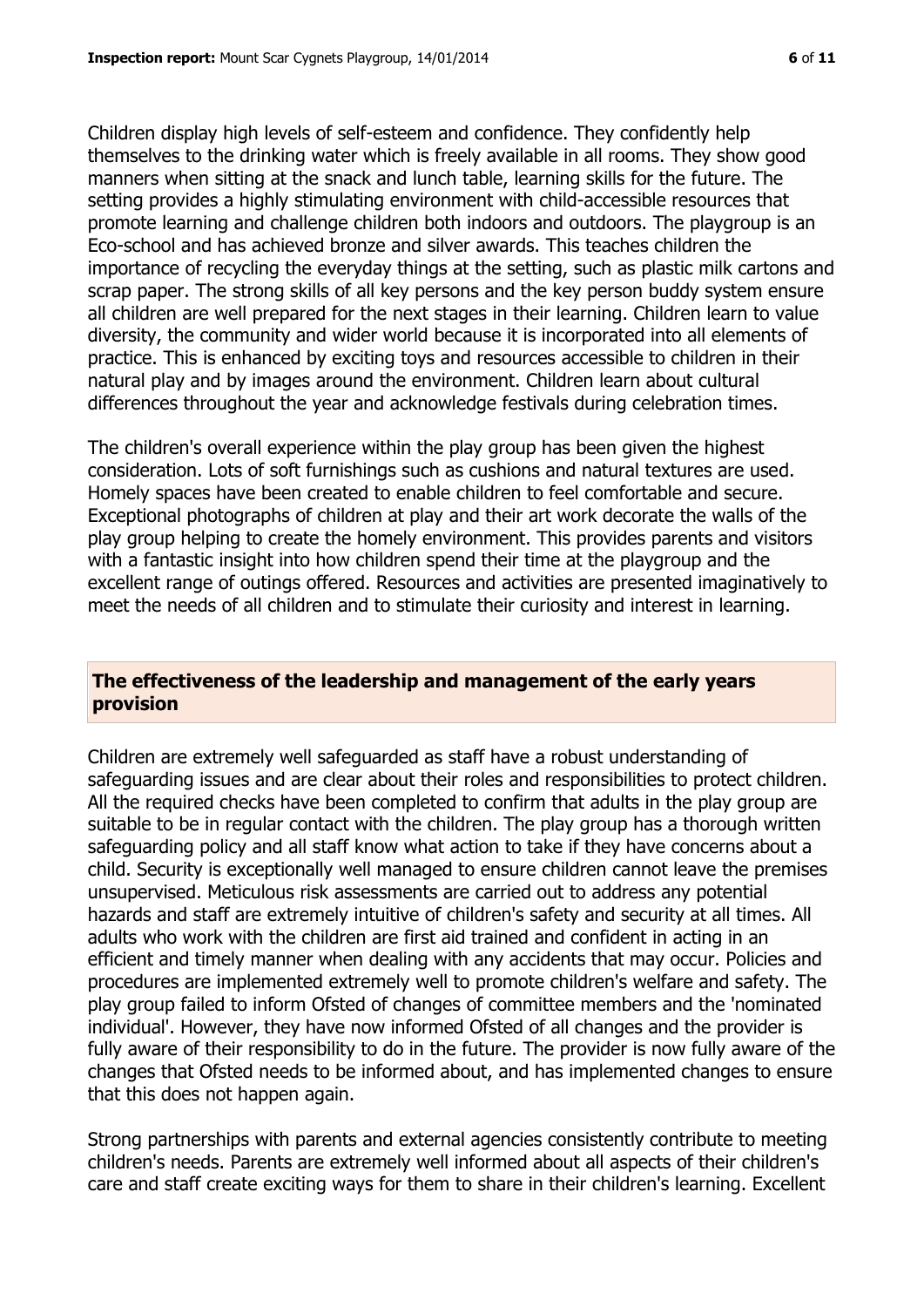and familiarise them with the play group routines. Communication with parents is extended through parent consultation evenings, newsletters, home link books, telephone calls and face to face meetings. Parents are welcomed into the play group for 'stay and play' and 'come dine with me' sessions, whereby they can share lunchtime with their child and learn about their child's playgroup environment. Parents are also actively encouraged to add comments to their children's learning journey records which contributes significantly to the overall accuracy of the planning. Parents' views are valued enormously and they are encouraged to communicate their opinions through questionnaires as well as verbally. Parents are extremely complimentary about the playgroup, describing the friendly caring staff, and the fantastic work they do. The play group is on the site of the school and staff have excellent relationships with the school staff. This enables seamless transitions from the setting into the reception class. During the summer term the playgroup has joint outdoor sessions with the reception class children and the play group children have the opportunity to visit the reception classroom several times with their key person.

Without exception, everyone in the play group demonstrates high levels of dedication, commitment and determination to sustaining improved outcomes for every child. Staff can enrol on courses that lead to higher qualifications as well as courses on specific topics. The enthusiasm of all staff within the play group is infectious and this is driven by the manager's high expectations. A rigorous cycle of monitoring and evaluation means that the management team and staff are always striving to improve the quality and impact of the care and activities provided, demonstrating exemplary capacity for improvement.

# **The Childcare Register**

| The requirements for the compulsory part of the Childcare Register are | Met        |
|------------------------------------------------------------------------|------------|
| The requirements for the voluntary part of the Childcare Register are  | <b>Met</b> |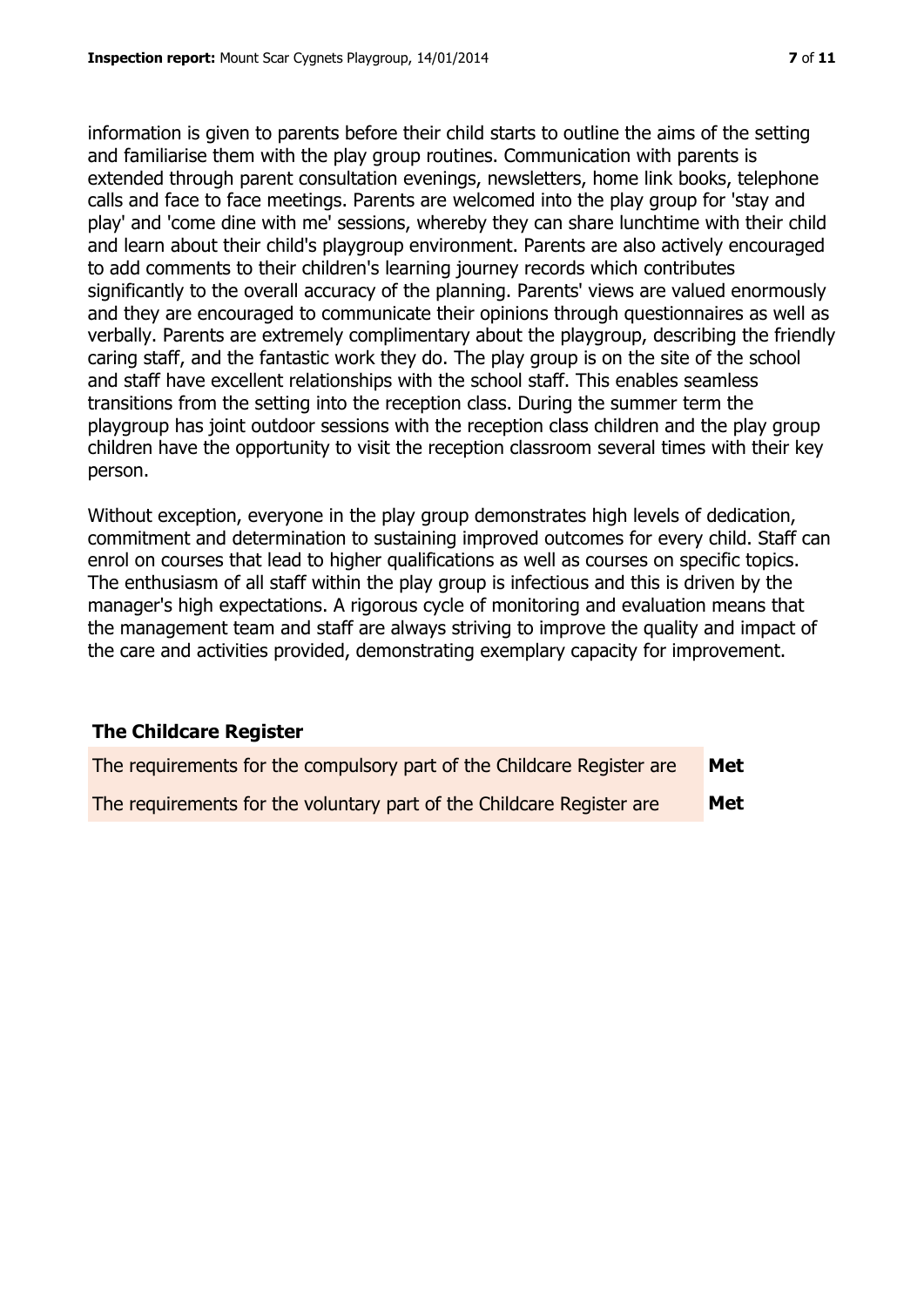# **What inspection judgements mean**

# **Registered early years provision**

| <b>Grade</b> | <b>Judgement</b>        | <b>Description</b>                                                                                                                                                                                                                                                                                                                                                                                |
|--------------|-------------------------|---------------------------------------------------------------------------------------------------------------------------------------------------------------------------------------------------------------------------------------------------------------------------------------------------------------------------------------------------------------------------------------------------|
| Grade 1      | Outstanding             | Outstanding provision is highly effective in meeting the needs<br>of all children exceptionally well. This ensures that children are<br>very well prepared for the next stage of their learning.                                                                                                                                                                                                  |
| Grade 2      | Good                    | Good provision is effective in delivering provision that meets<br>the needs of all children well. This ensures children are ready<br>for the next stage of their learning.                                                                                                                                                                                                                        |
| Grade 3      | Requires<br>improvement | The provision is not giving children a good standard of early<br>years education and/or there are minor breaches of the<br>safeguarding and welfare requirements of the Early Years<br>Foundation Stage. It will be monitored and inspected within<br>twelve months of the date of this inspection.                                                                                               |
| Grade 4      | Inadequate              | Provision that is inadequate requires significant improvement<br>and/or enforcement action. The provision is failing to give<br>children an acceptable standard of early years education and/or<br>is not meeting the safeguarding and welfare requirements of<br>the Early Years Foundation Stage. It will be monitored and<br>inspected again within six months of the date of this inspection. |
| Met          |                         | The provision has no children on roll. The inspection judgement<br>is that the provider continues to meet the requirements for<br>registration.                                                                                                                                                                                                                                                   |
| Not met      |                         | The provision has no children on roll. The inspection judgement<br>is that the provider does not meet the requirements for<br>registration.                                                                                                                                                                                                                                                       |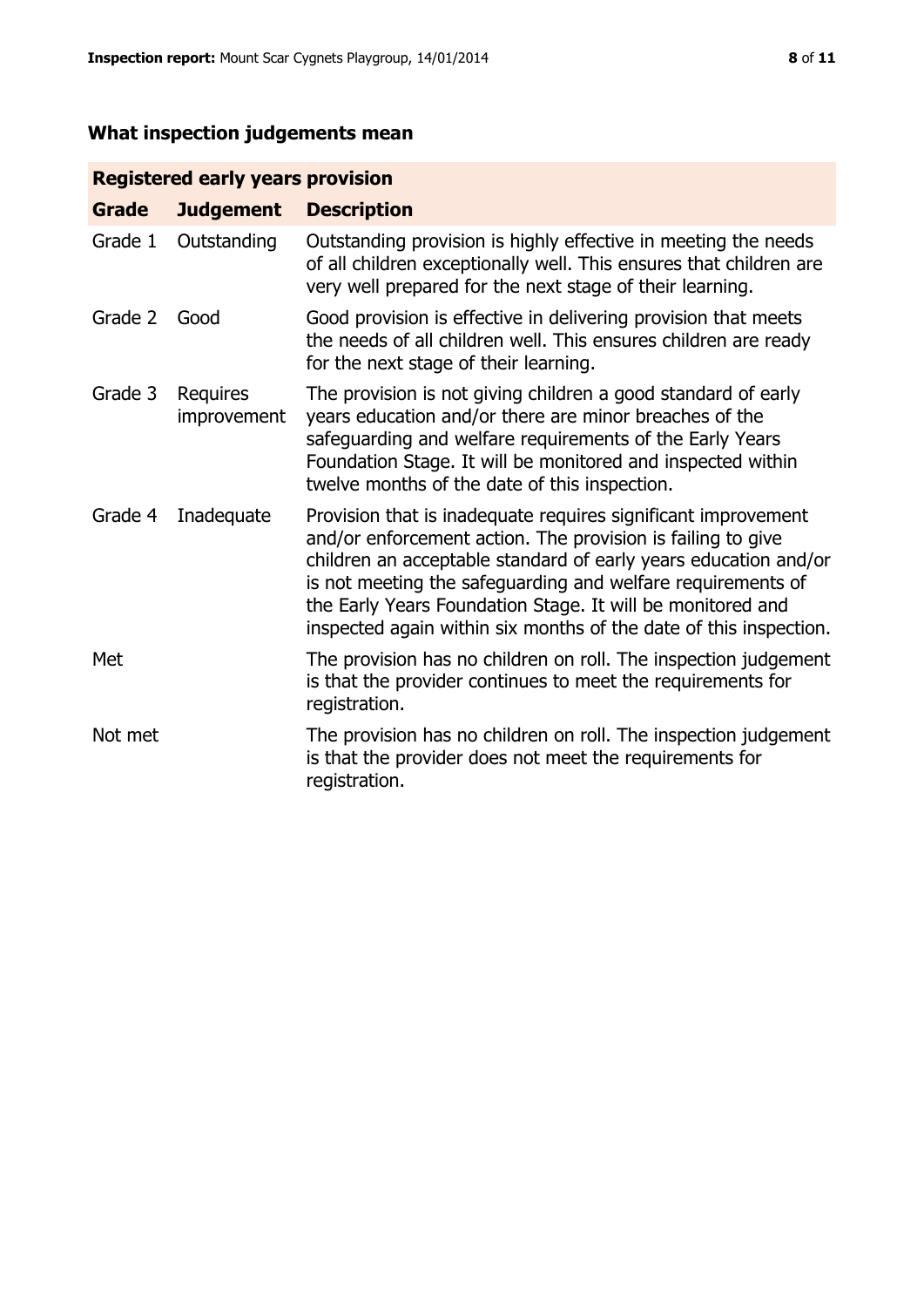#### **Inspection**

This inspection was carried out by Ofsted under sections 49 and 50 of the Childcare Act 2006 on the quality and standards of provision that is registered on the Early Years Register. The registered person must ensure that this provision complies with the statutory framework for children's learning, development and care, known as the Early Years Foundation Stage.

# **Setting details**

| Unique reference number       | 153459                                 |
|-------------------------------|----------------------------------------|
| <b>Local authority</b>        | <b>Dorset</b>                          |
| <b>Inspection number</b>      | 950293                                 |
| <b>Type of provision</b>      |                                        |
| <b>Registration category</b>  | Childcare - Non-Domestic               |
| Age range of children         | $2 - 5$                                |
| <b>Total number of places</b> | 26                                     |
| Number of children on roll    | 43                                     |
| <b>Name of provider</b>       | Mount Scar Cygnets Playgroup Committee |
| Date of previous inspection   | 08/11/2011                             |
| <b>Telephone number</b>       | 01929 426570                           |

Any complaints about the inspection or the report should be made following the procedures set out in the guidance *'Complaints procedure: raising concerns and making complaints* about Ofsted', which is available from Ofsted's website: www.ofsted.gov.uk. If you would like Ofsted to send you a copy of the guidance, please telephone 0300 123 4234, or email enquiries@ofsted.gov.uk.

# **Type of provision**

For the purposes of this inspection the following definitions apply:

Full-time provision is that which operates for more than three hours. These are usually known as nurseries, nursery schools and pre-schools and must deliver the Early Years Foundation Stage. They are registered on the Early Years Register and pay the higher fee for registration.

Sessional provision operates for more than two hours but does not exceed three hours in any one day. These are usually known as pre-schools, kindergartens or nursery schools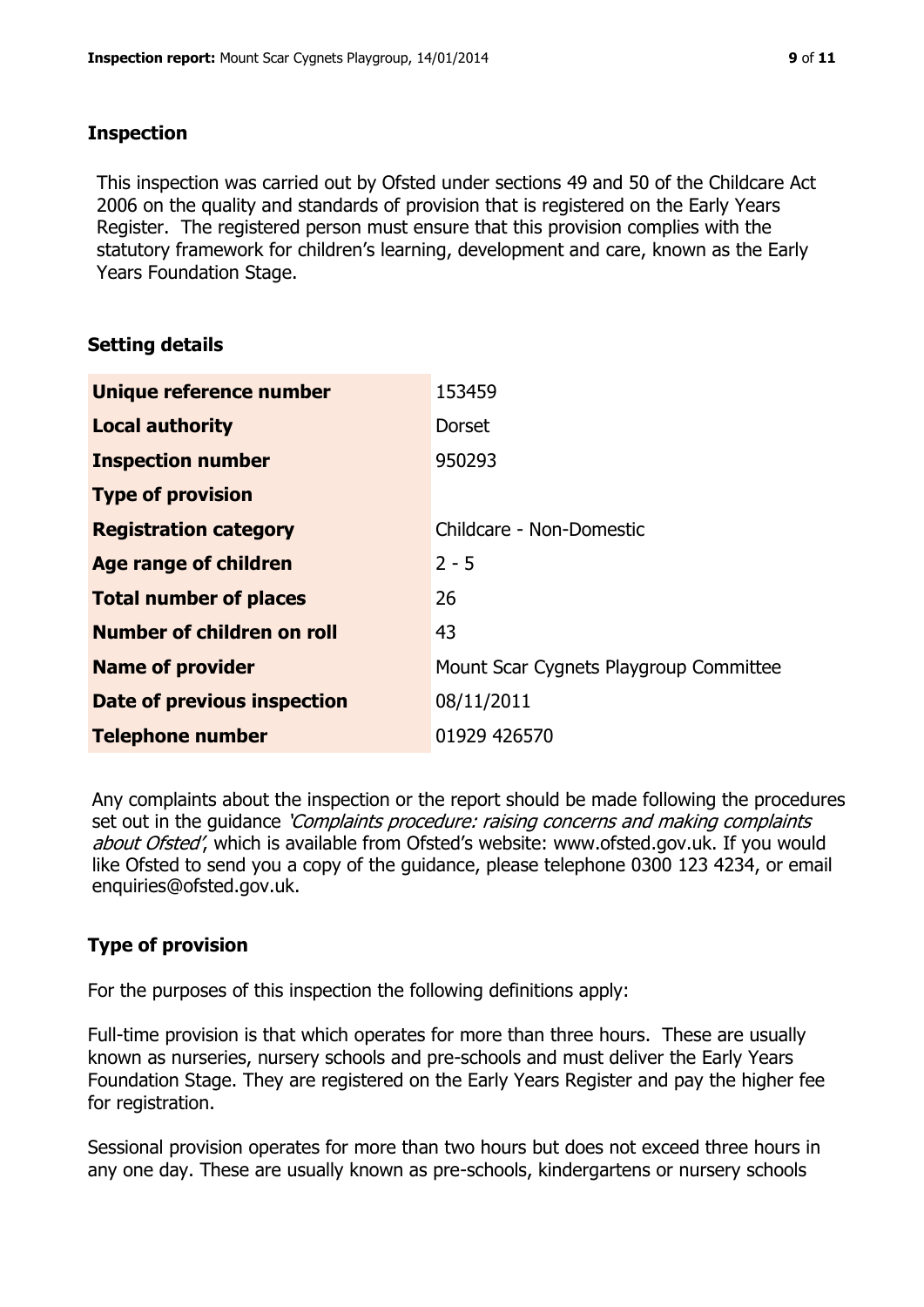and must deliver the Early Years Foundation Stage. They are registered on the Early Years Register and pay the lower fee for registration.

Childminders care for one or more children where individual children attend for a period of more than two hours in any one day. They operate from domestic premises, which are usually the childminder's own home. They are registered on the Early Years Register and must deliver the Early Years Foundation Stage.

Out of school provision may be sessional or full-time provision and is delivered before or after school and/or in the summer holidays. They are registered on the Early Years Register and must deliver the Early Years Foundation Stage. Where children receive their Early Years Foundation Stage in school these providers do not have to deliver the learning and development requirements in full but should complement the experiences children receive in school.